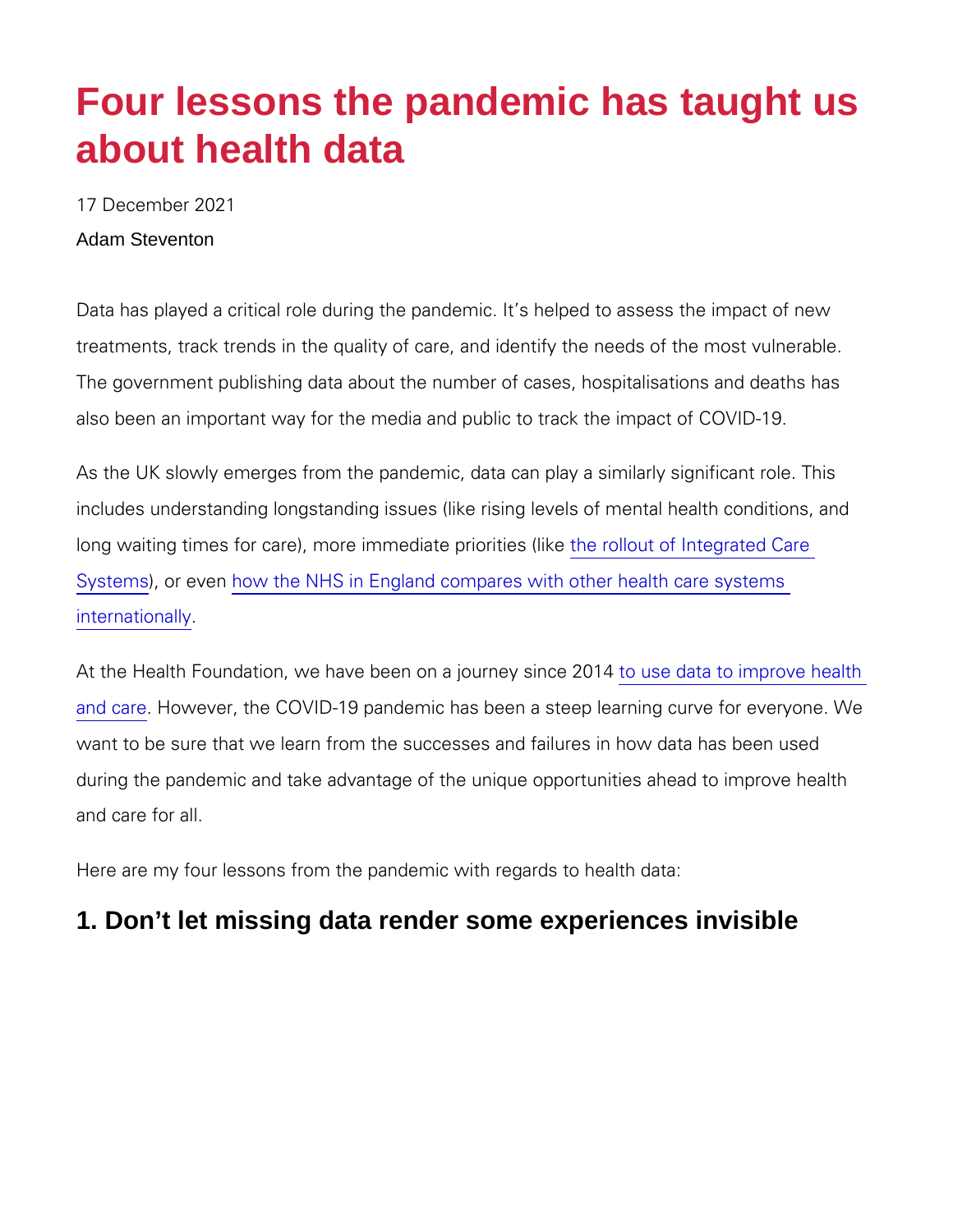Despite all the efforts to ensure datasets are representative of th experiences of many groups remain missing from the data we coll This affects the ability of the NHS and wider public health system needs.

To give one example, we know that people with learning disabiliti risk from infectious disease. But four months into the pandemic, t on how they had been affecteads bCyhCi©IVH Dot-tolon, eTxhpelasiint station steadi improved, but these information gaps made it much harder to mars Similar problems around missing data have affected many other g the pandemic.

This raises a profound challenge for anyone interested in the use not just a technical issue. We are increasingly reliant on data co and the ability of people to use these systems is shaped by deep and social considerations. We need to understand these impacts s work for everyone.

### 2. Include public and patient involvement as standard in health data projects

There are many reasons to involve the public and patients in heal public confidence that their information is being used according t make for a better end product.

Examples abound. The COVID-19 contact tracing app went on to m to managing the pandemic. However, by any reckoning, it had a ro because of public concern about how the data would be used, and right solution. These problems might have been avoided with more

It s an approach that doesn t always come naturally to health dat pushing ourselves to develop our own practice in this area at the [already reaping t](https://medium.com/@fkmckenzie/weeknote-14-to-18-october-2019-777e476a174)he rewards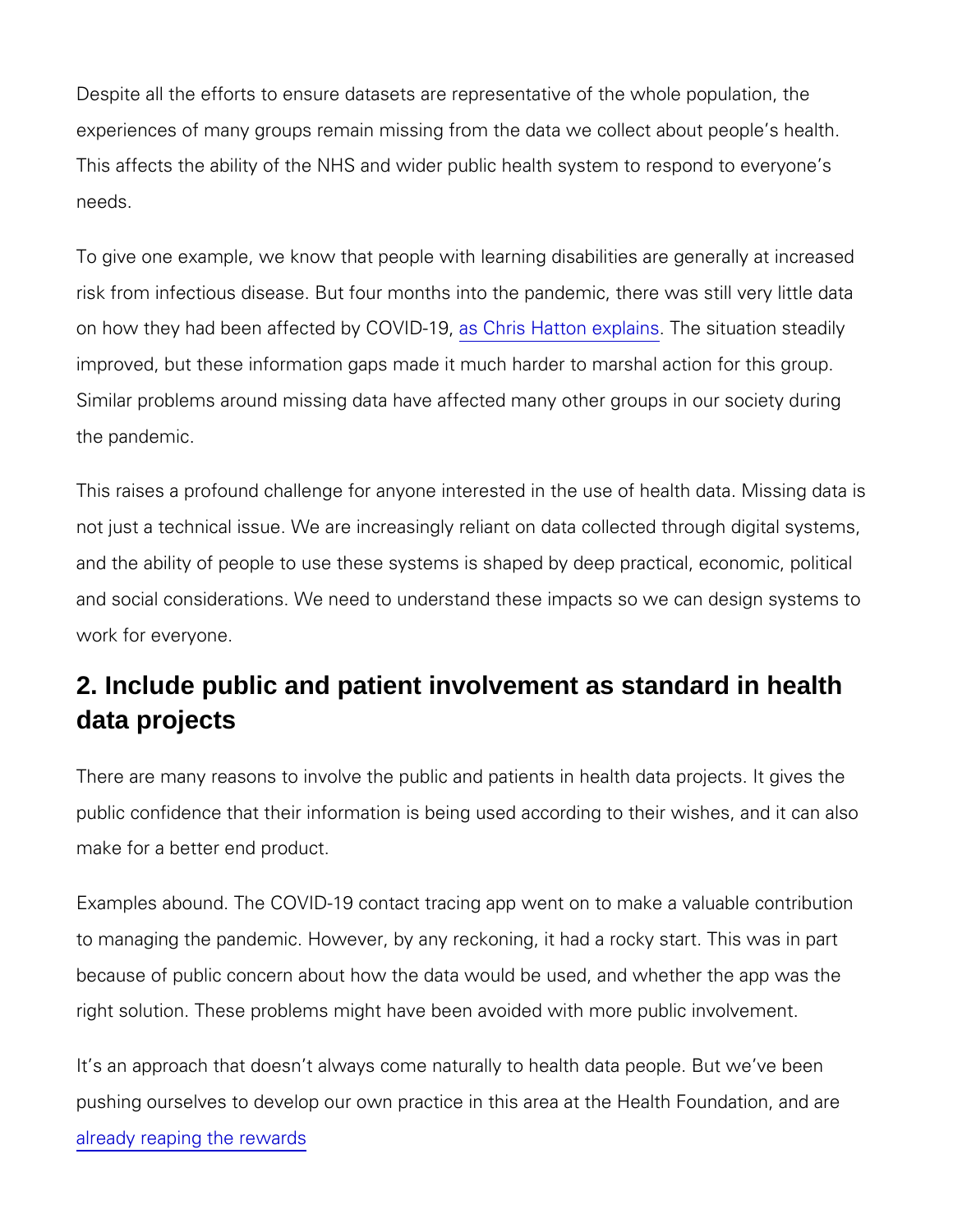#### 3. Make open analytics the norm

.

A recurrent theme throughout the pandemic is that decision maker access to the data they need. Often data is collected in different shared. For example, local public health teams haven t always ha nationally. But where data has been shared inmwa**a**ys iv that approchtarust [been ta](https://medium.com/healthfdn-data-analytics/collaboration-in-a-time-of-crisis-9a7f6a61324b)ken

The **Open Data Inhaisudene** some fantastic work in supporting organisations to make the make their data open. It can be challenging, with technical and cultura the benefits are a more efficient and transparent ecosystem.

Creating linked data systems is something Noeltowsoer **ke** do OD rahæd at the [Networked Da](http://alumni.health.org.uk/funding-and-partnerships/our-partnerships/the-networked-data-lab)ta Lab at th where we re also pioneering sharing the code as well as the data first analysis from the Network bedp **Dad** a chab son mpact on the clinical [extremely vulnerabl](http://alumni.health.org.uk/publications/reports/assessing-the-impact-of-covid-19-on-the-clinically-extremely-vulnerable-population)e Moyporolaltelos agunheryn Marszalek talkas bon wort en ohwe re open analytics could help us to address key issues for population

#### 4. Address the unequal benefits of data and technology

There is still a lack of good mixed methods data about the impact inequali<mark>A i chsa n d ful of studies in the halvneitendd iSctaatteeds</mark> that people from minority ethnic backgrounds may be less likely to receive care as but these studies have not been replicated in the UK.

There are further reasons to be concernpeodlinfigrdeux ammyptee pandemic revealed that people in lower paid jobs were less likely to downlo despite arguably being at more risk of the disease. This apparent benefit suggests the potential for technologies to be worsening h

Over the last year, we ve announced two new partwrearks in to switch tthis [Ada Lovelace](http://alumni.health.org.uk/funding-and-partnerships/our-partnerships/data-driven-systems-and-health-inequalities) Institute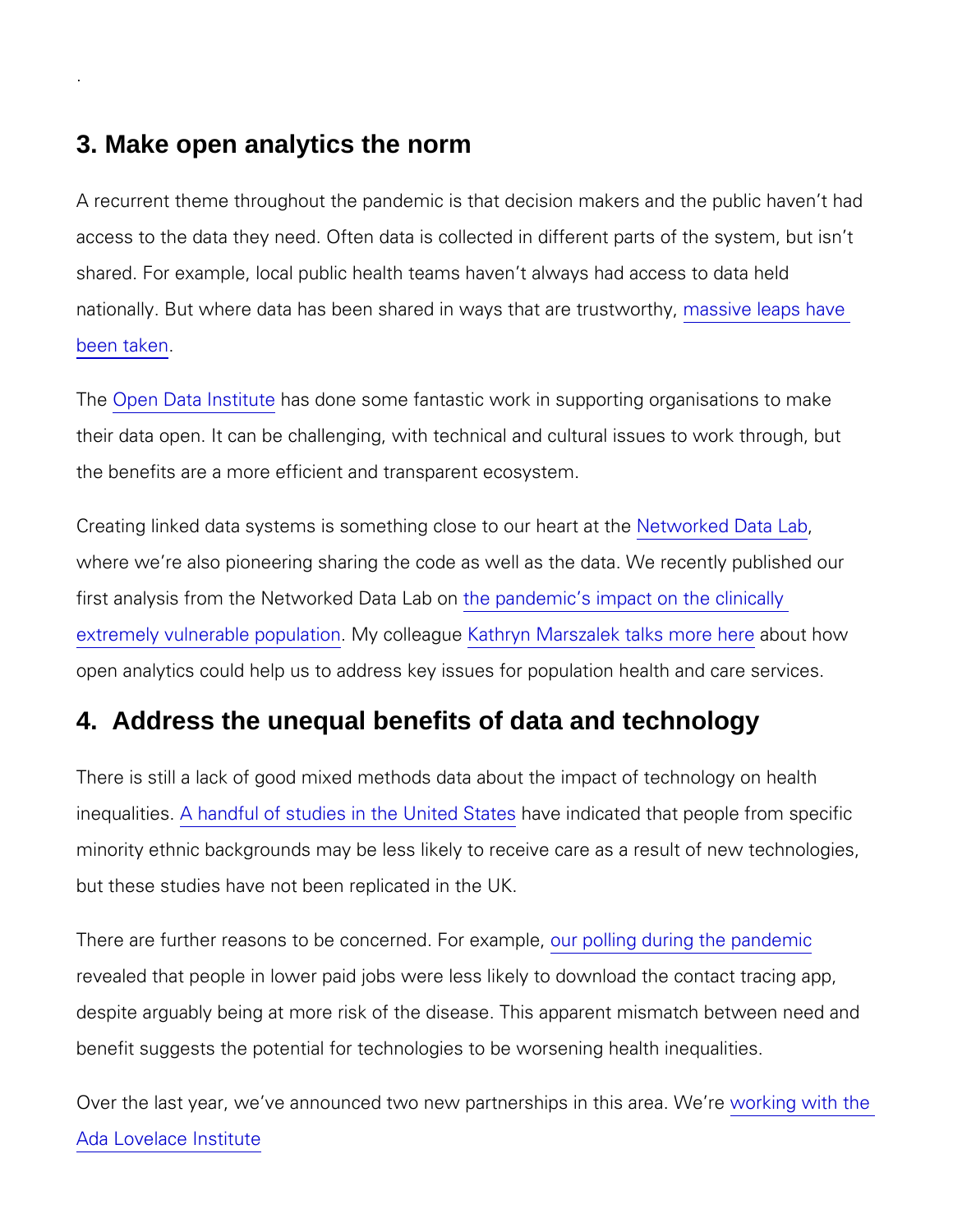to examine the impact on health inequalithiness constitution of during the some that the technology in the the pandemic. And we reering with the NHOS Xuppolatore search aimed at in the impact of the next generation of artificial intelligence technol ethnic communities in particular.

#### What can be done?

Everybody can play a role in improving the impact that health dat technologies, can have. It s important to be relentlessly curious a world around us. During fbedpd a diemanices were prioritised using data [from non-confidential h](https://www.gov.uk/government/publications/get-support-if-youre-clinically-extremely-vulnerable-to-coronavirus-privacy-notice/get-coronavirus-support-as-a-clinically-extremely-vulnerable-person-privacy-notice)ealth ris cap redesmarkable fact. Fast forward tv impact might health data be having on society?

Data teams need to ensure that data collections are representativ analysis is inclusive. They also need to be involving public and p sharing codeGutsHuwbherever possible. Managers need to be making for this and should set aside time for their own development to le to reproducible, ethical analytics.

With the right action, we can ensure that advances in the use of  $\mathsf I$ 

[Adam Stevento](https://www.health.org.uk/about-the-health-foundation/our-people/directors-team/adam-steventon)[n](https://twitter.com/AdamMSteventon)@AdamMSteventorisDirector of Data Analytics at the Health Foundation.

This content originally featured in our email newsletter, which explores perspectives and expert opinion on a different health or health care topic each month.

#### Long read

[How better use of data can help address key challenges facing](http://alumni.health.org.uk/publications/long-reads/how-better-use-of-data-can-help-address-key-challenges-facing-the-nhs)  [the NHS](http://alumni.health.org.uk/publications/long-reads/how-better-use-of-data-can-help-address-key-challenges-facing-the-nhs) 26 January 2022 About 13 mins to read

Exploring the longstanding barriers to widespread use of data and